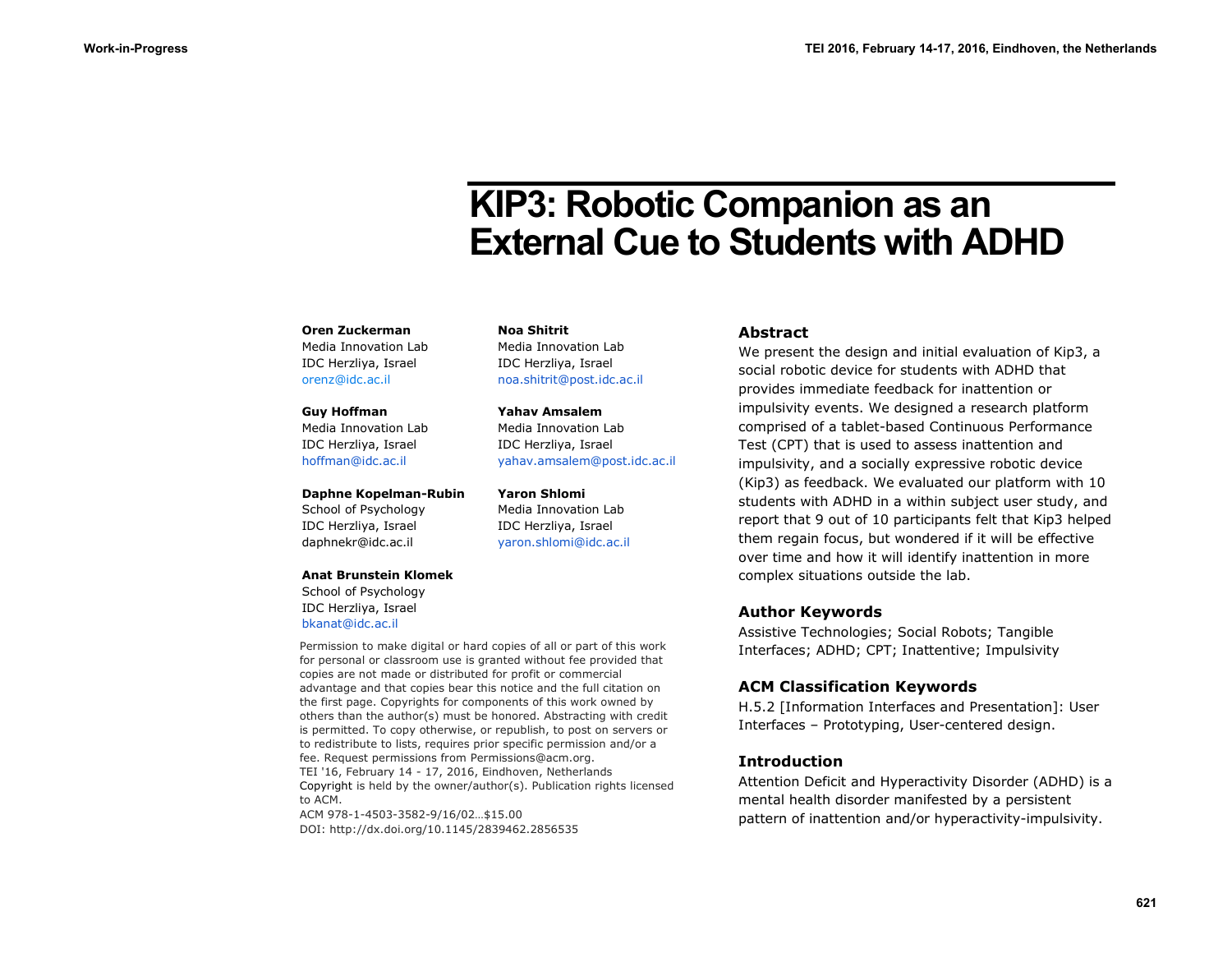

Figure 1: Participant performing the task on the tablet with Kip3 placed behind the tablet.

## **Barkley's principles**

Barkley [4] principles for an effective treatment are:

- A. Use external information and cues around the person.
- B. Keep the information within their sensory fields.
- C. Keep those cues in the natural environment as long as one needs.

ADHD interferes with the quality of social and school/work functioning [12].

Inattentive individuals fail to give close attention to details and make careless mistakes [15]. Adults with ADHD experience short-fuse temper outbursts [14], have problems keeping jobs and stable relationships [8], and display an unhealthy lifestyle [3].

Both inattention and impulsivity have shown improvement with pharmacological treatment [16] but these have limitations [13], and there is a great need for nonpharmacological complementary strategies in order to ensure a long term effective treatment. Some directions for nonpharmacological interventions include psychological treatments, neurofeedback, mindfulness and cognitive training.

We present a new assistive technology in the form of a small robotic companion called Kip3 (see Figure 1), designed as a simple external cue to help students diagnosed with ADHD regulate inattentive and impulsive tendencies.

We followed two sets of design guidelines in the design process of our assistive technology: Barkley's [4] principles (see sidebar), and the Empathy Objects guidelines [17], specifically the use of socially expressive robotic devices that provide peripheral feedback.

## **Related Work**

Classroom related studies showed that environmental factors, such as cognitive assistive technology (CAT) and external cueing systems can assist people with cognitive disabilities [10].

One example is the Attention Training System battery. This electronically generated response-cost system is placed on a student's desk and is operated by a remote control given to the teacher. It is designed to deliver feedback in order to increase levels of task related attention. This system was found to be more effective compared to a preexisting classroom management program using token reinforcement [7].

Another example is the Watchminder, a vibrating wristwatch. This self-monitoring device aims to increase the on-task behavior of elementary school children [1]. The results of this study proved effective for two out of three participants.

Socially expressive robots use gestures and other forms of nonverbal communication to express internal states and can be used to provide affective expression of digital information [5]. People tend to perceive robots as social actors and attribute to them human-like traits, including mental states [9]. This may contribute to the fact that instructions coming from physical robots are trusted more than from on-screen agents [2] and that robots can be more persuasive than on-screen agents when it comes to decisions in the physical world [14].

## **THE RESEARCH PLATFORM**

We designed a research platform to evaluate the effectiveness of a simple external cue in the form of a robot to help students diagnosed with ADHD regulate inattentive and impulsive tendencies. The research platform was implemented using two modules:

1. A tablet application we designed according to the Continuous Performance Test (CPT) [6], a computer-based test that measures a person's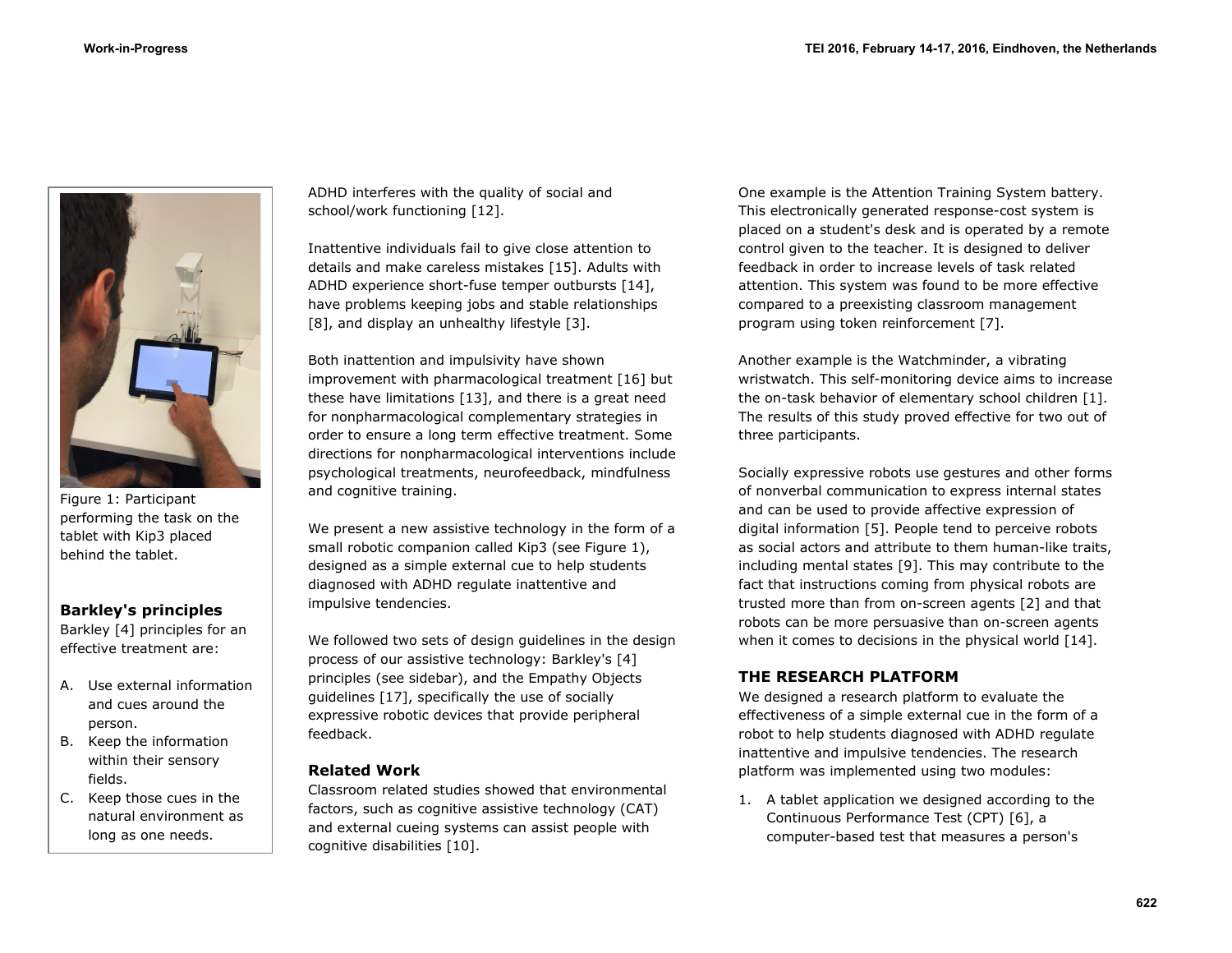# **The CPT task**

The Continuous Performance Test (CPT), is described in the "Standardized Assessment of Cognitive Functioning During Development and Aging using an Automated Touchscreen Battery" [6].

The test consists of a sequence of four possible shapes (circle, square, triangle and diamond) that are displayed every 2.5 seconds. All shapes are black, and are placed in the middle of the screen for a duration of 200ms. After that duration the shape disappears, and no shape is presented for 2.5 seconds, until the next shape appears. The total duration (2.7 seconds) between shapes showing up is called a period.

When a displayed shape is identical to the previous shape it is considered a 'target period', otherwise, it is considered a 'non-target' period.

sustained and selective attention, commonly used as an ADHD assessment tool.

2. A small social robotic companion, Kip3, that can be triggered to present a small set of pre-designed gestures. The triggers for the gestures were participants' performance errors in the CPT test (i.e., errors associated with inattention and impulsivity).

#### *The tablet-based CPT task*

We designed a simple tablet game following the principles of the CPT, see sidebar for more details.

Participants were instructed to click a large grey button immediately when they identify repeating shapes. If the participant clicks the button during a "target period", the participant's response was recorded as a hit, otherwise, it was recorded as a false alarm. If a "target period" has passed without a button press, a miss was recorded. These three events were detected by the CPT application and logged to a CSV file. The false alarm and miss events were sent to the robot which in turn delivered an immediate appropriate feedback gesture. The tablet communicated with the robot using WiFi. The sequence of shapes was generated using a custom sequence generator, designed to generate a random sequence of shapes, uniformly distributed along a defined time frame. The settings we used were a task length of 11 minutes and 15 seconds, which produces 250 stimuli in which 40 are targets.

#### *The Social Robotic Companion*

Kip3 is based on the Kip1 empathy object [11, 17], a robotic conversation companion intended to increase conversants' awareness to their voice level during a conversation. The mechanical design and physical

appearance are similar, but Kip3 has a new set of behavioral triggers and physical gestures.

Building on Kip1, we designed four gestures that differed from each other in multiple dimensions, including vibration, duration and rate of movement. Two researchers discussed the perceived emotion of each gesture and classified the gestures to two types: "criticizing" and "compassionate".

Kip3's goal is to serve as a reminder during inattention or impulsivity events. During the user study we allowed each user to choose the gesture that Kip3 would deliver as feedback.

## **Pilot Study**

We conducted a small user study aimed at gauging participants' reaction to the tablet-based CPT and to the gestures of the Kip3 prototype.

## *Participants*

10 undergraduate students were recruited to the study, all diagnosed with ADHD, aged 20-35 (M=26.3, SD=3.43), 4 males and 6 females. They were recruited using the services of the Accessibility and Study Skills Center at the university, and through personal connections. 80% of the participants are treated with medications and were instructed not to take them before performing the CPT task. All participants signed an informed consent form according to the institute IRB protocol.

## *Procedure*

We followed a within subjects design, so participants performed two blocks of CPT in the lab, one with Kip3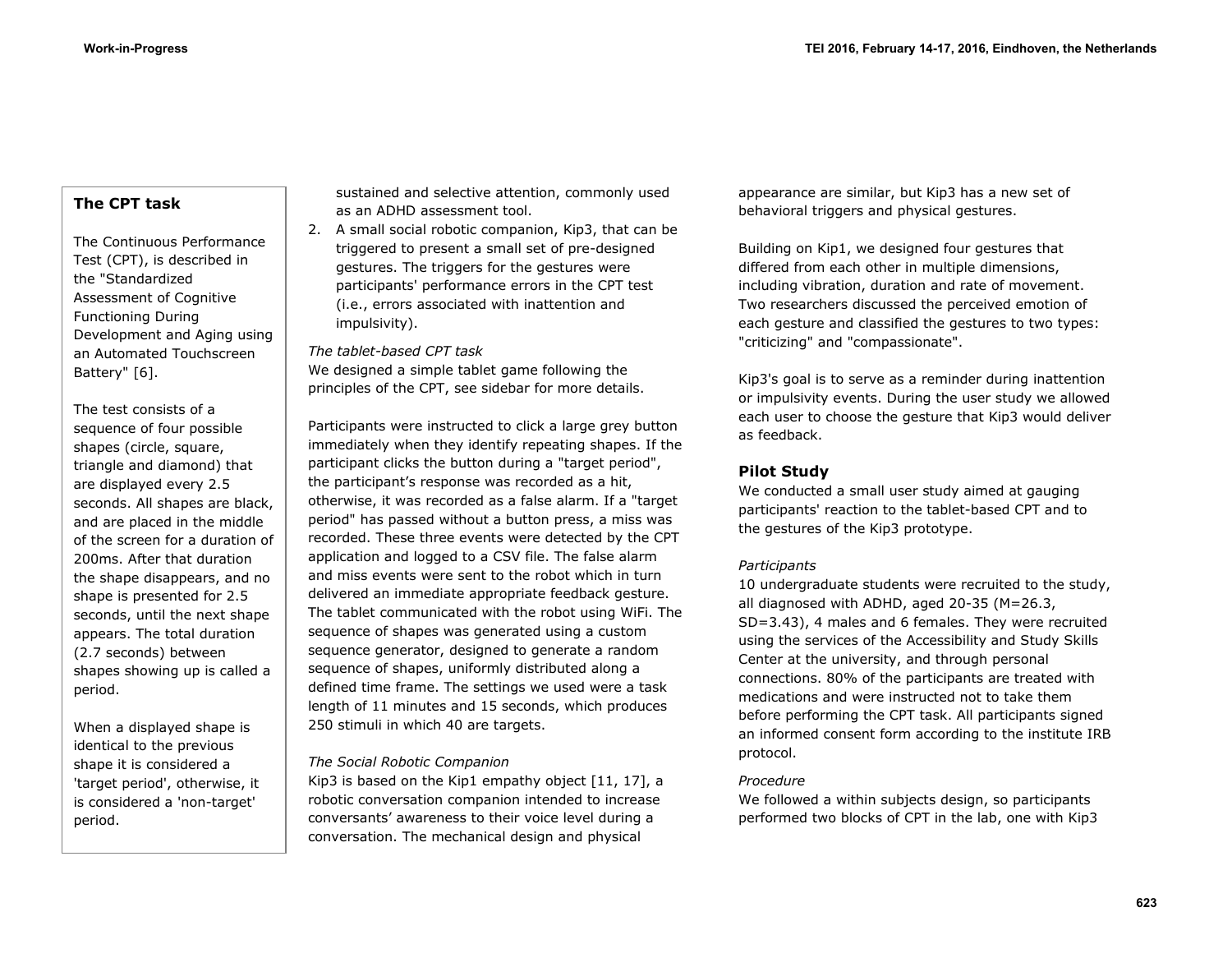# **Pilot study: 8 out of the 12 Interview questions**

- 1. Did you notice a difference in your performance between the two tasks?
- 2. Do you think your performance was different or similar between the two tasks and why?
- 3. What do you think about Kip?
- 4. Did his presence helped you or bothered you?
- 5. What did you think about the gesture you have chosen, helpful or disturbing?
- 6. What did you like/dislike about the gesture?
- 7. Would you like to take Kip home to try him with other tasks?
- 8. Do you use any external feedback while performing a continuous/focus demanding task?

and one without Kip3, counterbalanced for order. A research assistant was present during all sessions.

All participants received a description of the CPT task. The "Kip-1st" group's introduction included physically showing Kip3, presenting its name, and explaining that it is designed to "help you finish the task in the best way possible". To increase autonomy and feeling of control, participants were asked to choose one of four possible gestures from Kip3's repertoire, and guided to choose one gesture that would be most likely to help them regain attention when distracted and/or regulate impulsivity. Participants were unaware of the researchers' classification of the gestures (i.e., "criticizing" *vs.* "compassionate").

Participants were then shown how Kip3 is triggered by the CPT software when they err on the CPT task. To increase autonomy and feeling of control participants were guided to position Kip3 according to their convenience. Participants performed one practice trial to verify that they understood the CPT instructions. They then were instructed to err on a second trial, to observe Kip's feedback.

The procedure for the control group was identical except for the following differences. Kip3 was presented on the table only after the first CPT block. After this presentation, participants completed the practice trial with KIP.

## *Measures*

The qualitative measures were based on a post-session semi-structured interview. Participants were asked 12 questions; see sidebar for a selection of the questions.

Interviews were transcribed by a research assistant, and then analyzed by two of the researchers. Disagreements were settled through discussion.

The quantitative measures included the response time to hit and the number of false alarms and misses. We do not analyze these measures in this work-inprogress.

## *Results and discussion*

All participants chose to place Kip3 behind the tablet device, in front of them. Interview analyses suggest that 9 out of the 10 participants felt that Kip3 helped them regain focus, mainly because of the technology as a real-time feedback to their performance: "his presence helped me. He told me if I am doing everything well or not, and if not, I should concentrate more" (#10, Female, 22). See sidebar on the next page for additional supportive quotes.

For one participant, the real-time feedback was not a positive experience: "it even created a little bit of frustration. I really tried to focus and succeed. And he was the one that told me I am wrong, so I was asking myself 'what? How come I was wrong?' and I was frustrated, but I didn't have a chance to fix it" $(#1,$ Female, 26).

The following excerpts suggest that participants' perceived Kip3's feedback as conveying criticism, indifference, or compassion:

"for me it was like a game element, competition, I didn't want him to catch me in the act… I didn't want him to respond" (#2, Male, 29)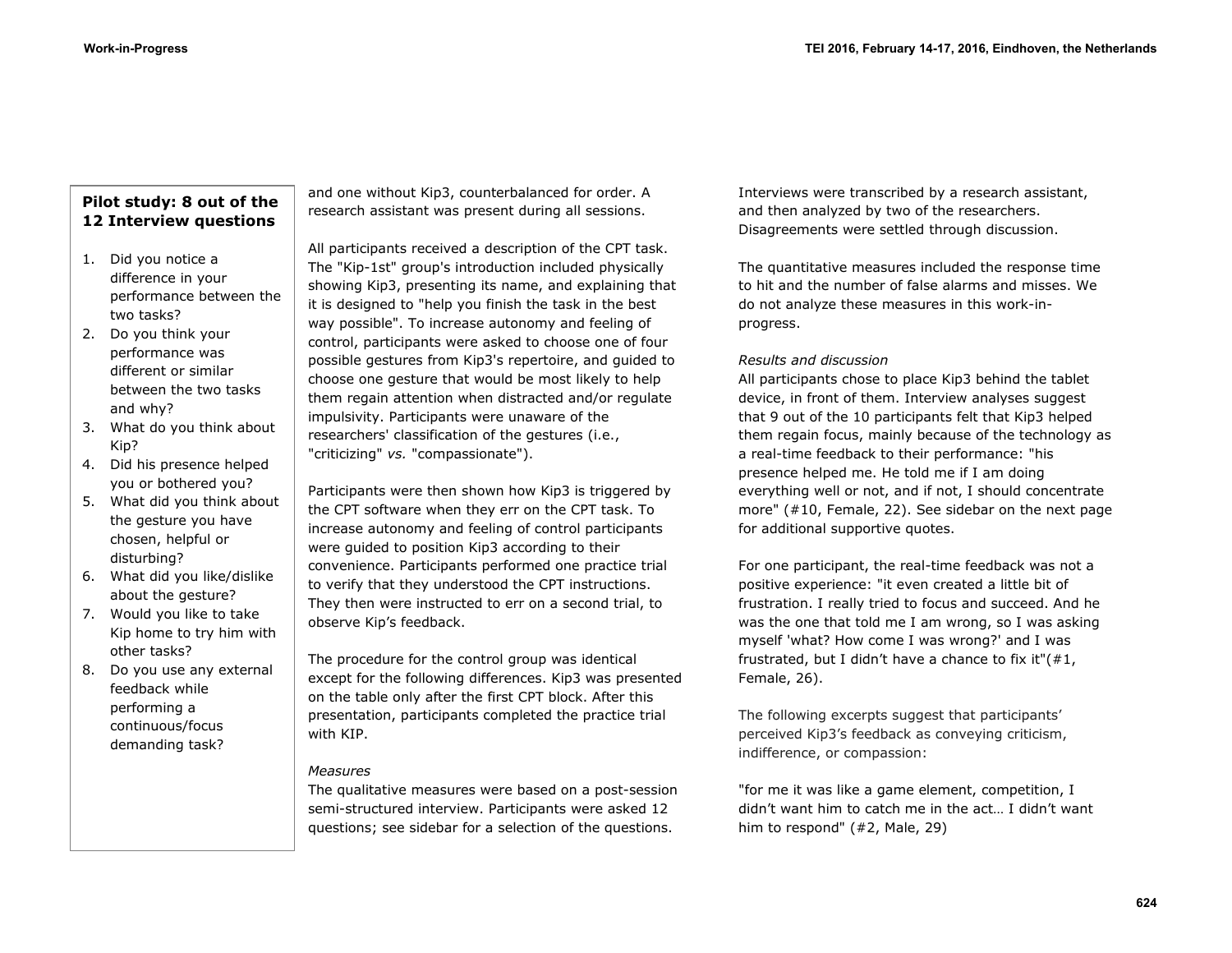# **9 out of the 10 participants felt that Kip helped them regain focus:**

"with the robot it woke me up, I felt more focused, when I missed one and I didn't notice, it woke me up. But with the second test, without Kip, I was more focused because I knew I do not have Kip there to remind me" (#3, Female, 27)

"knowing I have feedback as soon as I do a mistake, that kept me more focused…the immediate feedback that tells me if I'm right or wrong, helped me" (#4, Female, 25)

"after he moved for the first time I told myself, ok, wake up, so I changed my body posture and opened my eyes even more" (#5,Female, 22)

"he is cute, he helps, like in bowling, the rails on the sides so the ball will not fall" (#3, Female, 27)

Interestingly, although participants were unaware of the researchers' classification of the gestures, their choices of gestures were evenly split between the two categories. In the post-session interviews, two participants who chose a "compassionate" gesture thought that a "criticizing" gesture might have been more effective.

Interview analyses show how important it was for participants to choose a gesture that's appropriate for them. "I deliberately chose the more noisy gesture, I react better to a 'reset' sound that will put me in place… I looked for a swift movement… I wanted a small vibration and that's it" (#9, Male, 26)

"I chose the slower gesture because the vibration gesture is scary, but maybe it would have helped me more because it's faster" (#6, Female, 34)

"I chose that one because there is something in that one that says 'no…try to think about it again'. All the other gestures stressed me out." (#1, Female, 26)

Overall, participants thought that Kip3 can help them regain attention in various situations, but wondered if it will be effective over time, how it will identify inattention in more complex situations outside the lab, and how others around them will react to it.

"It's a little embarrassing, I would not walk with a robot and place him near me. But at home I will, when I am alone, yes… but I would stop him at some point, because no one is capable of being focused for a really

long time" (#3, Female, 27). See sidebar on the next page for more supportive quotes.

## **Conclusion and future work**

Affecting behavior is not a simple task, especially with populations that have a learning, behavior, or cognitive disability. Our work-in-progress shows that providing ADHD students with a social robotic device that serves as immediate feedback for inattention or impulsivity events is a promising yet complex direction that should be further explored.

The majority of study participants said the social robot's immediate feedback helped them regain focus during the lab based CPT test, but many were skeptical about its ability to help outside the lab.

Further work should focus on understanding the relationship between the gesture's design, the emotion it evokes, and the resulting effect on the user's performance.

## **Acknowledgements**

We would like to thank Michal Luria and Almog Ben-David for their contribution to Kip's on-going development. This research was supported by the I-CORE Program of the Planning and Budgeting Committee and The ISF grant #1716/12, and by EU FP7 Marie Curie CIG #293733.

## **References**

1. Anastasia Anderson and Kevin Wheldall. 2003. Using self-monitoring to increase the on-task behaviour of three students with disabilities during independent work. Australasian Journal of Special Education 27, 1: 3-17.